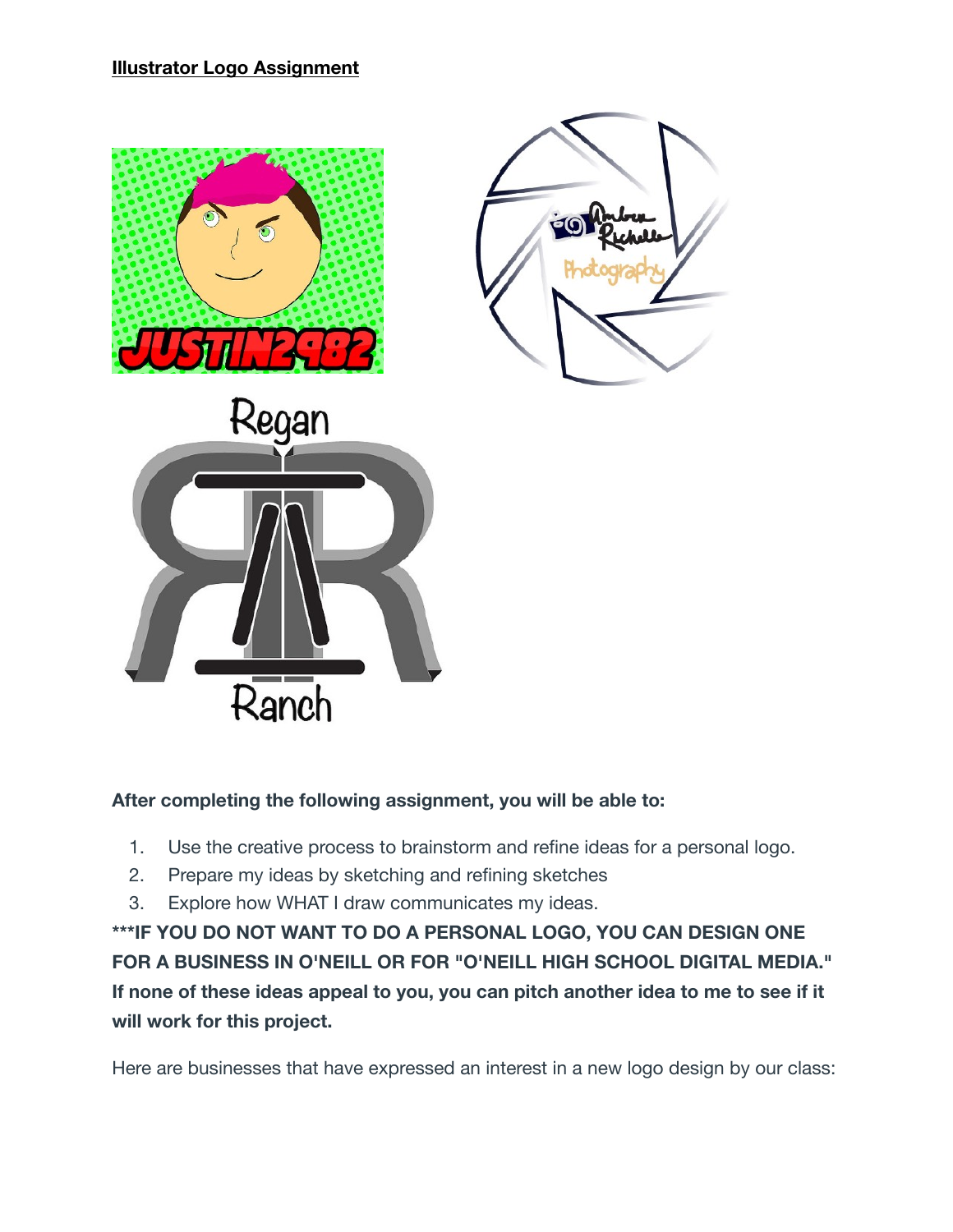**Stracke Realty** (real estate sales) <https://strackerealty.com/> (Links to an external [site.\)](https://strackerealty.com/)

[Links to an external site.](https://strackerealty.com/)



- **Paper and Pencil** (accounting and bookkeeping)
- **• 6K Feeders** (For the 6K Feeders logo, a black cow would be great and to note Mike Kelly somewhere)

**Circle BK Farm & Ranch LLC** (is more on farming than on ranching so don't add any livestock. Previously we've used black white and red for colors. Can add corn and/or soybeans but don't have to. Color-wise no pastels or neon colors.)

- **• Holt County Visitors Committee** is in need of a logo also. We do not have one at all nor do we have a tag line. Would you want to see what the kids could come up with for that one also?
- **• Washboard Laundromat**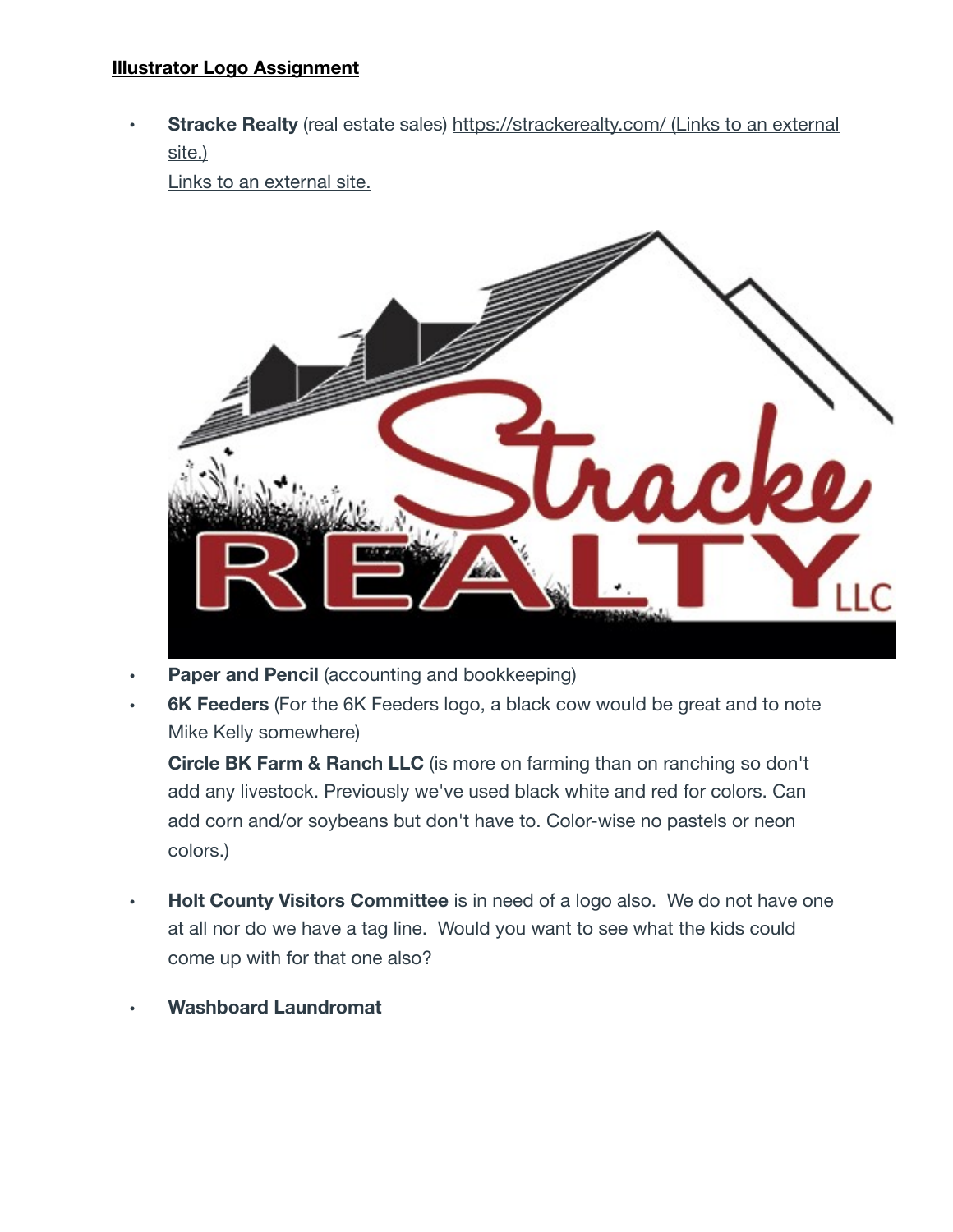**• Guardian Security Services**



[Here are logos that were done last year for the O'Neill Chamber of Commerce.](https://drive.google.com/drive/folders/1AeWX58Mk_8QGZBM9meKykFOkcTTH7sL7?usp=sharing)

[\(Links to an external site.\)](https://drive.google.com/drive/folders/1AeWX58Mk_8QGZBM9meKykFOkcTTH7sL7?usp=sharing)

[Links to an external site.](https://drive.google.com/drive/folders/1AeWX58Mk_8QGZBM9meKykFOkcTTH7sL7?usp=sharing)

Begin by watching the introduction videos below and/or the demonstrations in class. These videos are meant to get your acquainted with what logos are used for and how they are purposefully designed. Click on the title of the video so you're not looking at a tiny video on a big desktop browser.

[Try watching this video on www.youtube.com](http://www.youtube.com/watch?v=x3jTSB2ez-g)